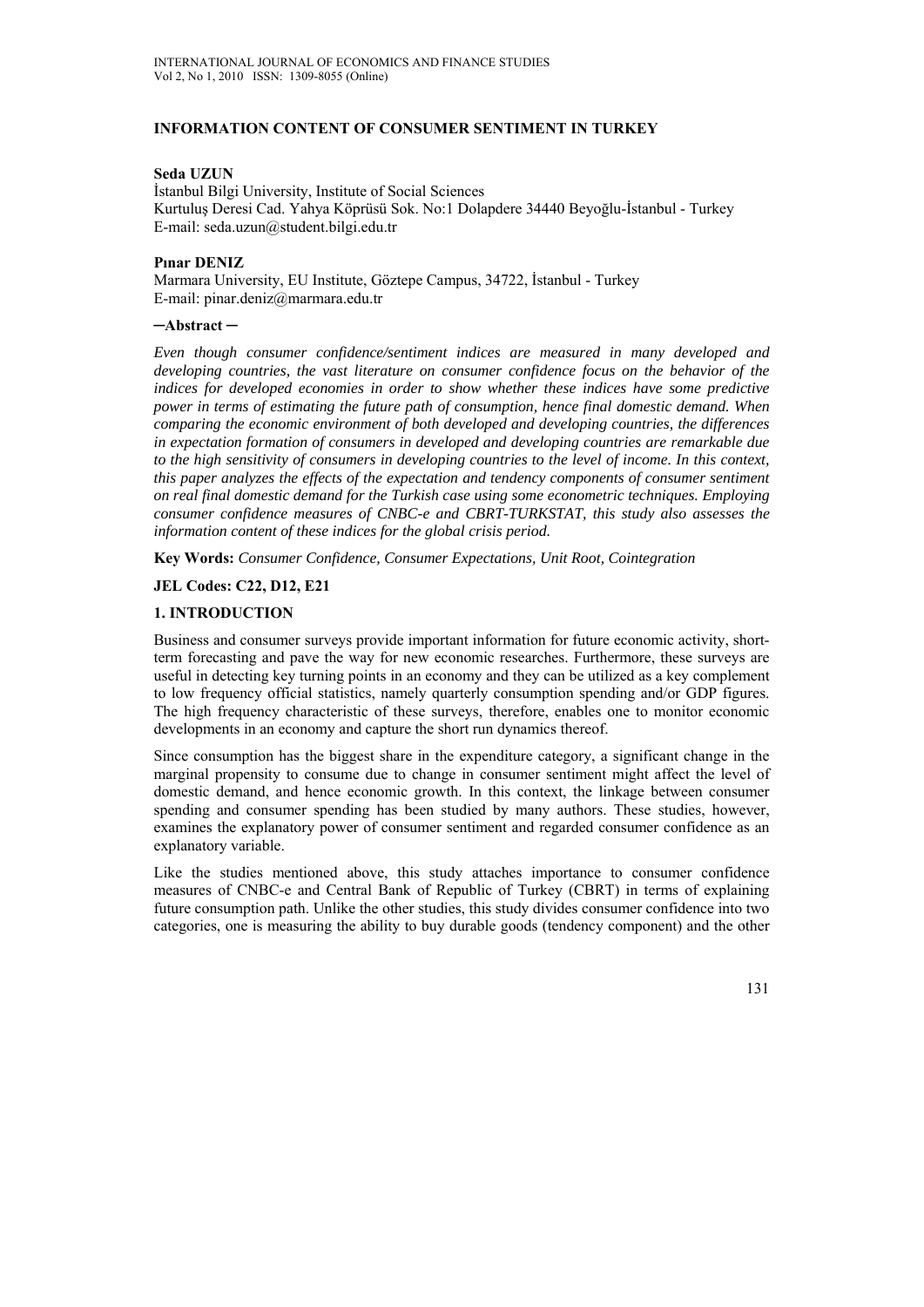is measuring the economic expectations (expectation component). After incorporating real interest rate into the model, this study aims to investigate the effect of major purchases at present, economic expectations and real interest rate on the real final domestic demand proxied by CNBC-e consumption index for the Turkish case.

Next section mentions about the relevant literature on the link between consumer confidence and consumption spending. Section three explains the data, methodology of both CNBC-e and CBRT Consumer Confidence Indices and the empirical findings. The last section gives a short assessment on the findings.

# **2. LITERATURE SURVEY**

There is a broad literature searching for the relationship between the consumer confidence/sentiments and the consumption expenditures since the question of what affects consumption dates back to very early years in economics.

Some economists argue that consumption expenditures are determined by economic variables such as consumer price index, personal disposal income, unemployment, stock prices, interest rates, etc. Others argue that consumer sentiments have more power in the anticipation of future consumption regarding that the information obtained through the consumer expectation indexes cannot be captured by economic variables. The literature is thus divided as those advocating the forecasting power of consumer indices on consumption and those defenders of other concrete economic variables as determinants of consumption.

Various researchers (Howrey, 2001; Garner, 1991; Fuhrer, 1993) emphasize that forecasting power of confidence/sentiment indices lose significance as other economic variables are included in the models, or, argue that consumption of only some goods are predicted by the indices. Moreover, some authors (Fan and Wong, 1998; Croushore, 2005) sharply reject the usefulness of consumer confidence indices in explaining future consumption expenditures.

In the light of these empirical researches, one can argue that there is uncertainty for the predictive power of the indices. Also it is possible that the index only reflects the answers to its questions. Some researchers (Vuchelen, 2004), in this respect, are hesitant to employ consumer expectation or sentiment indices as forecasting tools for some future consumption expenditure, since the information content of the indices are in a sense mysterious.

However, Mueller (1963), Ludvigson (2004), Carroll *et al.* (1994), Huth *et al.* (1994) and Souleles (2004) for US; Easaw and Heravi (2004), Acemoglu and Scott (1994) for UK; Angevine (1974) for Canada; Parigi and Schlitzer (1997) for Italy conclude that the responses of consumer surveys are significant in predicting consumption expenditure and growth.

Many studies (Katona, 1960; Pickering *et al.*, 1973; Pickering and Isherwood, 1975; Roos, 2008) focus on the importance of the individual survey questions rather than the aggregate index of consumer confidence and compare the effect of the survey questions extracted from a broader survey with the aggregate index itself in order to reveal the potential impact of consumers' behaviors on spending.

Overall, previous studies show the relationship between consumer confidence and domestic demand and also argue that consumer confidence can be used as a proxy for consumption spending. In this study, the effect of sub-indices of consumer confidence (expectation and tendency components) on real final domestic demand is discussed rather than the aggregate index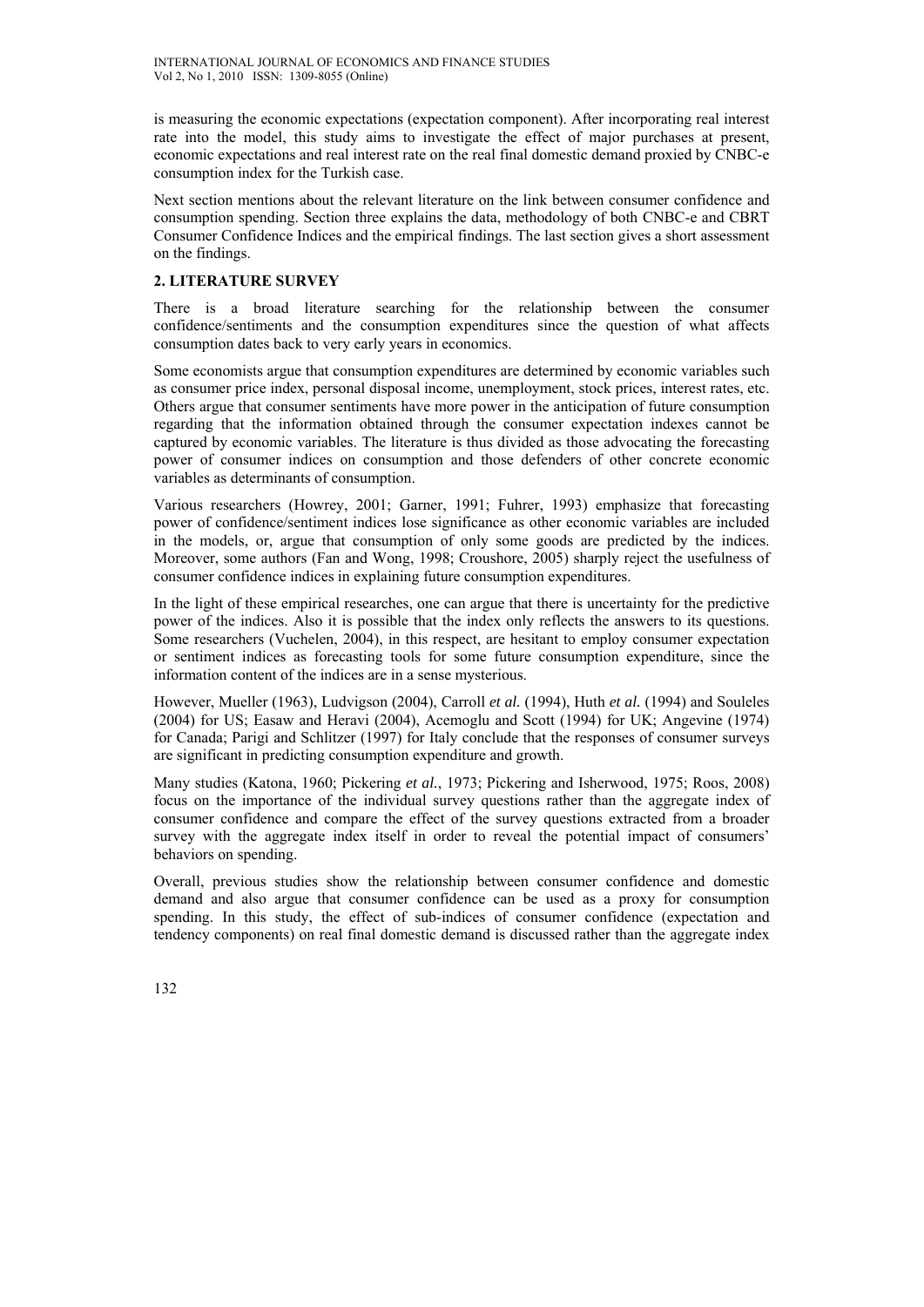and the relationship between sub-indices extracted from CNBC-e and CBRT consumer confidence indices, real interest rate and real final domestic demand is examined by employing the analysis of cointegration.

# **3. THE METHODOLOGY AND EMPIRICAL FINDINGS**

# **3.1. Data**

 $\overline{a}$ 

The period covered in this study is the monthly data for 2002 January  $-2010$  April<sup>1</sup>. Real interest rate (R) is calculated for Turkey to represent the level of interest rate. To measure the level of consumption, monthly CNBC-e consumption index<sup>2</sup> (real final domestic demand, hereafter RFDD) is used. As for the expectation component (EC) and tendency component (good time to buy measure) (TC), relevant survey questions of CNBC-e and CBRT consumer confidence indices are utilized. All variables except the interest rate are seasonally adjusted and expressed in their logarithmic forms and all variables are used in real terms.

# **3.2. CNBC-e and CBRT Consumer Confidence Indices**

We examine the CNBC-e consumer confidence index, which begins on January 2002. The survey whose methodology is adopted from the Michigan survey is conducted on a real time basis and announced monthly. Respondents are asked 5 questions, the first two of which are related to personal condition and expectations of the respondents. The third and the fourth ones reflect the respondents' expectations about the general economic outlook. The last question measures current consumption tendency of consumers. For the expectation and tendency components, we utilize two questions from the index (Question 2 and Question 5).

Q2) How do you think your (and your family's) future financial situation will be in a year? (Better, Worse, Same, No Idea)

Q5) Do you think that it is the appropriate time to buy durable consumer goods such as TV, refrigerator and furniture and/or vehicles and/or residence? (Good Time, Bad Time, Same)

As for the survey conducted by CBRT, the survey covers all individuals at the age of 15 and having a job in urban and rural areas of Turkey who provides income. 2000 individuals belonging to the above characteristic were selected from Household Labor Force Survey (HLFS) in December 2003, January and February 2004 and from March 2004; these individuals have been interviewed at house as samples in HLSF. The balance method of European Union is has been used and the balance is calculated as the difference between the percentages of positive and negative responses and 100 is added to this difference so as to form a separate index for each question. The general index is the arithmetic mean of these separate indices. As for the expectation and the tendency components of CBRT confidence index, the following two questions (Question 2 and Question 7) from the index are used in this analysis.

<sup>&</sup>lt;sup>1</sup> The CBRT index begins on December 2003 so we take the starting point as December 2003 in order to see the linkage between CBRT sub-indices and other variables of interest.<br><sup>2</sup> CNBC a consumption index is constructed by collecting the sales per eught

CNBC-e consumption index is constructed by collecting the sales per customer data from companies that have extensive chain stores in Turkey. The data for various sectors are deflated by the corresponding consumer price inflation (CPI) data for each sector.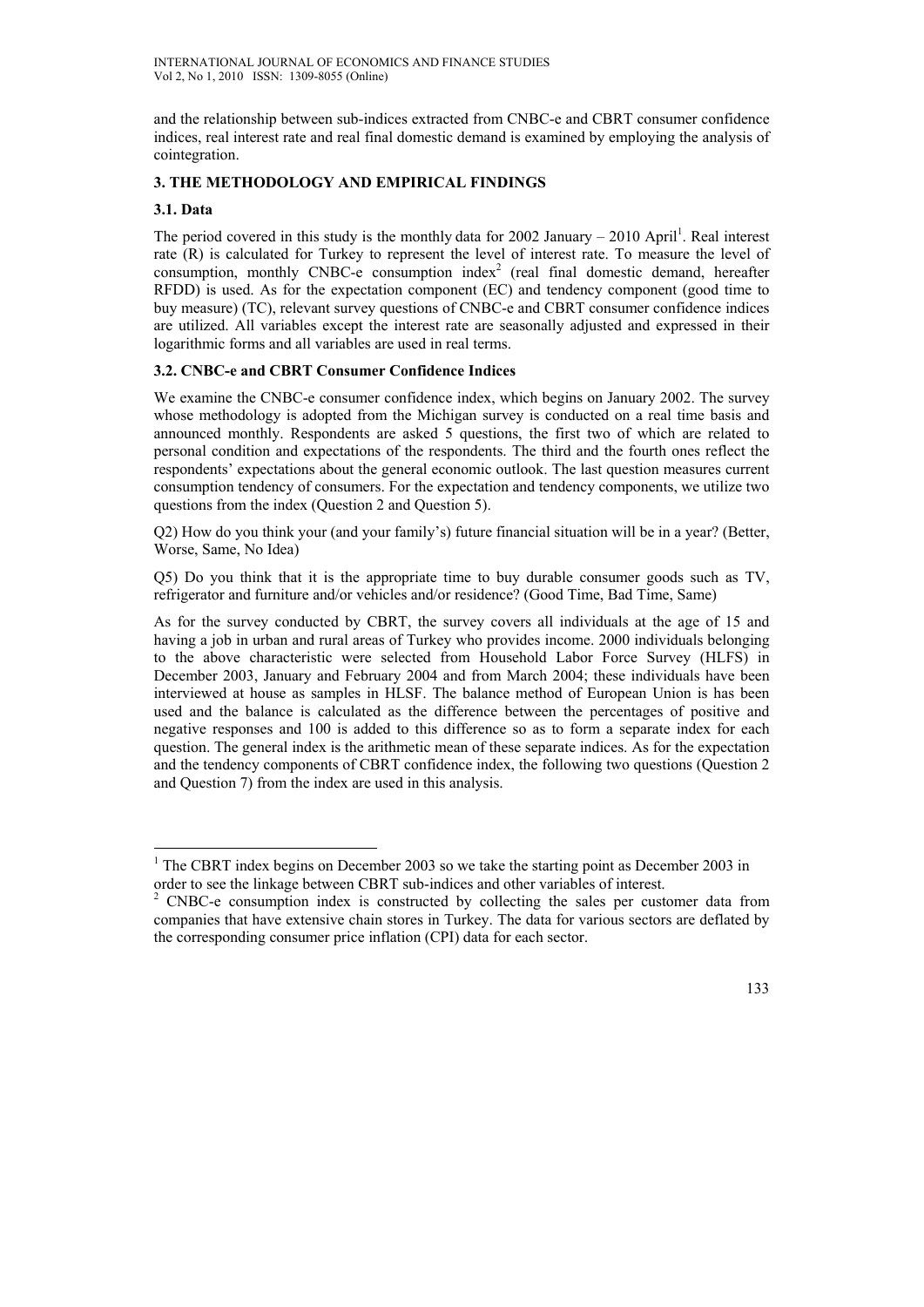Q2) How do you expect your purchasing power situation to change over the next 6 months? (Much more better, A little bit better, Remain the same, A little bit worse, Much worse, No idea)

Q7) Do you think now is a good time it is the right moment for people to buy durable consumption goods such as refrigerator, TV, furniture, etc.? (Yes, it is the right time now; It is neither the right time, nor the wrong time; No, it is not the right time now; No idea)

In the light of the above explanations, two kinds of consumer confidence indices will be examined in Section three with the results of empirical findings and the linkage between these two indices will be measured in terms of their predictive ability for the domestic demand.

# **3.3. Empirical Findings**

Testing whether the time series reveal non-stationarity or have unit root is crucial to see the reversion of the relevant series to a long run mean or see the random walk behavior. This study employs Augmented Dickey-Fuller test (ADF) (Dickey and Fuller, 1979), and Kwiatkowski *et. al.* (1992) (KPSS). After detecting the existence of unit root, we apply the cointegration test developed by Johansen (1988), and Johansen and Juselius (1990) in order to see the long run link between the expectation and tendency questions of two indices, real interest rate and RFDD proxied by CNBC-e consumption index. As the final part, Granger causality test results will be demonstrated in order to show the direction of the relationship between the survey questions and the real final domestic demand.

Table 1 shows that unit root test results confirm nonstationarity of the series. All series except  $TC_{CNBC-e}$  and  $TC_{CBRT}$  (for ADF test) and  $EC_{CNBC-e}$  (for KPSS) reveal nonstationarity, which pave the way to apply Johansen-Juselius cointegration test so as to see whether there is a long run link between real final domestic demand, sub-indices and real interest rate.

| <b>ADF</b>    |          |      |           | <b>KPSS</b> |      |          |  |
|---------------|----------|------|-----------|-------------|------|----------|--|
| Variable      | Case     | Lags | t-stat    | Case        | Lags | t-stat   |  |
| <b>RFDD</b>   | No Trend | 2    | $-2.543$  | Trend       | 8    | $0.247*$ |  |
| $ECCNEC-e$    | No Trend | 13   | $-2.156$  | Trend       |      | 0.106    |  |
| $TC_{CNEC-e}$ | No Trend |      | $-2.916*$ | Trend       |      | $0.184*$ |  |
| $EC_{CBRT}$   | No Trend |      | $-2.138$  | No Trend    | 6    | 1.024*   |  |
| $TC_{CBRT}$   | Trend    |      | $-3.470*$ | No Trend    | 6    | $0.954*$ |  |
| R             | Trend    |      | $-3.453$  | Trend       |      | $0.151*$ |  |

**Table 1: ADF and KPSS Test Results<sup>3</sup>**

As indicated in Table 2, Johansen-Juselius cointegration test results display that there exists one cointegrating vector for the relevant variables.

After we detect the long run link among the variables in question, regardless of the selection of sub-indices (CNBC-e or CBRT), we proceed with the Granger causality test for the direction of

 $\overline{a}$ 

<sup>&</sup>lt;sup>3</sup> For ADF test, critical values for constant and constant-trend case are -2.892 and -3.458 for 5% significance level, respectively. For KPSS test, critical values for constant and constant-trend case are 0.463 and 0.146 for 5% significance level, respectively. (\*) denotes significance at 5 percent level. ADF test has unit root in the null hypothesis whereas it is stationary in KPSS test.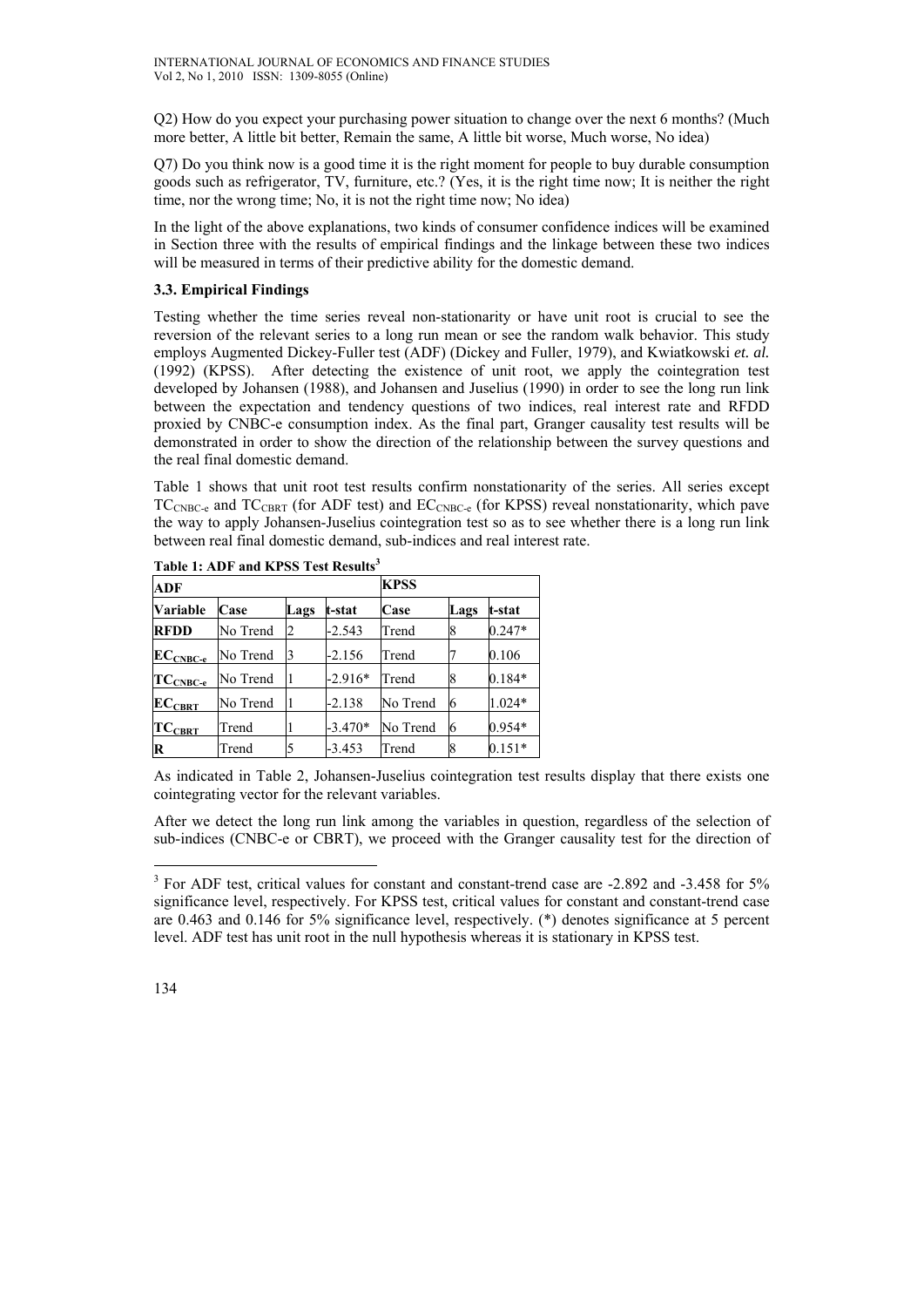the relationship between real final domestic demand and expectation and tendency components of two consumer confidence indices. When sub-indices of CNBC-e consumer confidence index are considered, Granger causality test implies unidirectional relationship running from tendency component to real domestic demand. However, we cannot argue the same thing for the direction of the relationship between expectation component and domestic demand. As for the second Granger causality test in which sub-indices of CBRT consumer confidence index is considered, there is a one-way relationship from both expectation and tendency components to domestic demand. These tests demonstrated on Table 3 shed light on the fact that tendency components (good time to buy measure) are important especially in developing countries (here our example is Turkey) and affect the consumption levels, and hence domestic demand in an economy.

| <b>Variable</b> | Table 2. conclisen-cusenus conflectation Test results |         |             |                     | Null Eigenvalue Trace Stat. Variable Null Eigenvalue Trace Stat. |
|-----------------|-------------------------------------------------------|---------|-------------|---------------------|------------------------------------------------------------------|
| <b>RFDD</b>     | $r = 0$ 0.178                                         | 48.489* | <b>RFDD</b> | $r = 0$ 0.363       | 62.286*                                                          |
| $ECCNEC-e$      | 10.149                                                | 29.468  | $EC_{CBRT}$ | $r \quad 1_{0.213}$ | 29.769                                                           |
| $TC_{CNECe}$    | 2 0.099                                               | 13.813  | $TC_{CBRT}$ | 20.124              | 12.539                                                           |
| $\mathbf R$     | 3 0.038                                               | 3.742   | R           | 30.041              | 2.972                                                            |

Constant case is employed. **Table 3: Granger Causality Test Results** 

| Tuble of Grunder Cumming Test Results            |                           |       |         |
|--------------------------------------------------|---------------------------|-------|---------|
| <b>Null</b>                                      | <b>Observation F-stat</b> |       | P-value |
| EC <sub>CNBC-e</sub> Does Not Granger Cause RFDD | 98                        | 0.909 | 0.4066  |
| TC <sub>CNBC-e</sub> Does Not Granger Cause RFDD | 98                        | 2.769 | 0.068   |
| <b>ECCBRT</b> Does Not Granger Cause RFDD        | 98                        | 4.201 | 0.019   |
| TC <sub>CBRT</sub> Does Not Granger Cause RFDD   | 98                        | 4 741 | 0.012   |

Number of Lag is chosen as 2.

## **4. CONCLUSION**

 $\overline{a}$ 

It is argued that consumer surveys of consumer behaviors can be useful in providing information for short term forecasts of consumer spending on durable goods. Even though the number of questions included, index calculation method or the methodology of indices result in some debates in the literature, some meaningful and crucial empirical findings might deal with these debates.

This study has attempted to test whether there is a long run link between real interest rate, tendency and expectation components of CNB real final domestic demand proxied by CNBC-e consumption index. After detection of non-stationarity for the series mentioned above, we employed cointegration test so as to see the possible long run link between the variables of interest and found that there exists one cointegrating vector for two sets of variables; one set includes subindices of CNBC-e consumer confidence, and the second set includes the ones of CBRT consumer confidence. The results of Granger causality test are worth mentioning such that we see the strong

<sup>&</sup>lt;sup>4</sup> 5 % critical values for the Maximal Eigenvalue test are 27.58, 21.13, 14.26 and 3.84 for the constant case, 5 % critical values for the Trace test are 47.85, 29.80, 15.49, and 3.84 for the constant case. (\*) denotes significance at 5 % level.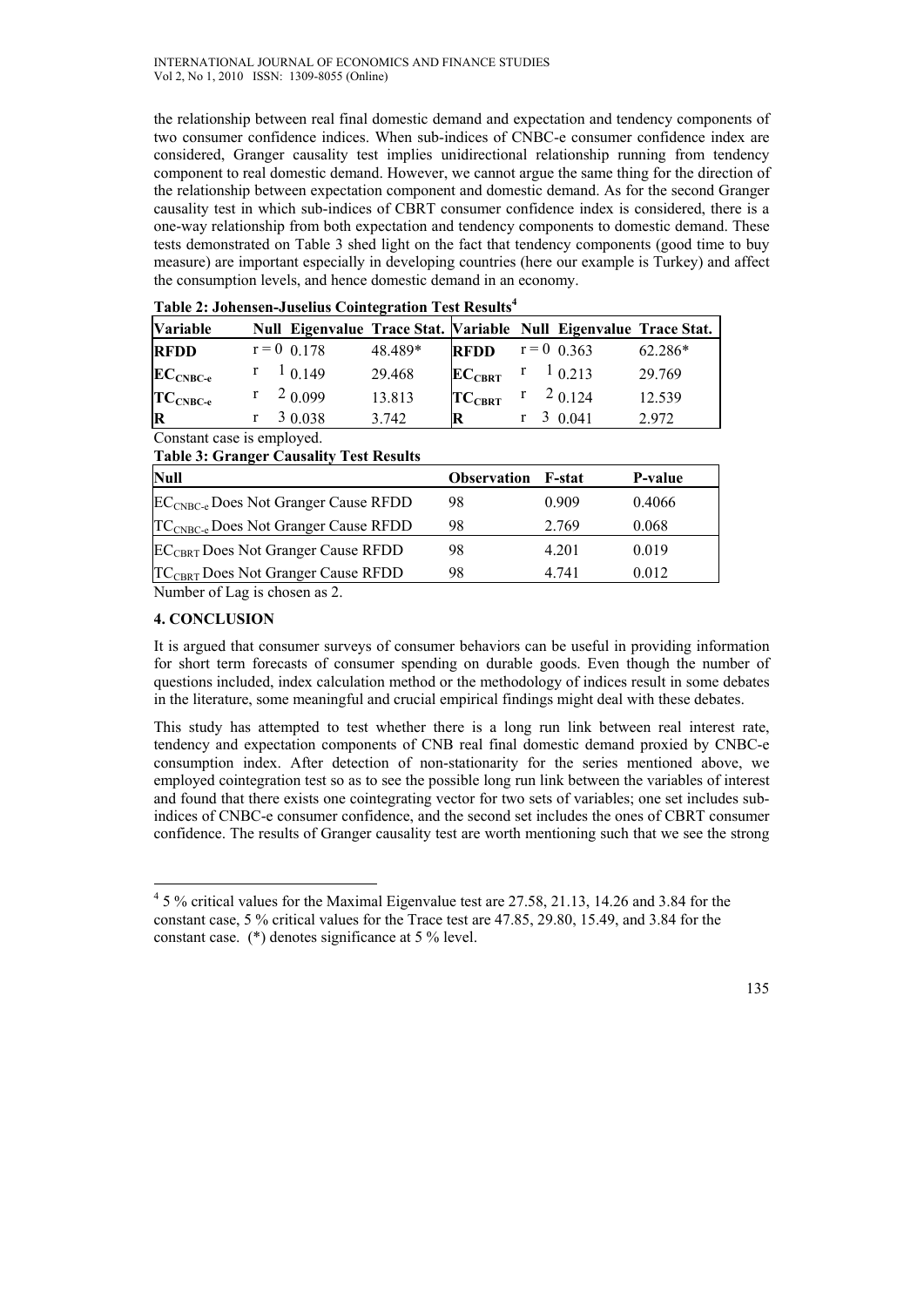effect of "buying climate" measure on the domestic demand for two cases in which both subindices of CBRT and CNBC-e consumer confidence are considered.

Our work regarding the importance and statistical significance of sub-indices in terms of explaining the future consumption pattern is developmental. Further work that may use different econometric techniques or deal with other key survey questions might be essential for extending the research area.

### **BIBLIOGRAPHY**

Acemoglu, Daron and Andrew Scott (1994), "Consumer confidence and rational expectations: Are agents' beliefs consistent with the theory?" *Economic Journal*, Vol. 104, pp. 1–19.

Angevine, Gerald (1974), "Forecasting consumption with a Canadian consumer sentiment measure", *The Canadian Journal of Economics*, Vol. 7, No. 2, pp. 273-289.

Carroll, Christopher, Jeffrey Fuhrer and David Wilcox (1994), "Does consumer sentiment forecast household spending? If so, why?", *American Economic Review*, Vol. 84, pp.1397–1408.

Croushore, Dean (2005), "Do consumer-confidence indexes help forecast consumer spending in real time?", *North American Journal of Economics and Finance*, Vol. 16, pp. 435–450.

Dickey, David and Wayne Fuller (1979), "Distribution of the Estimators for Autoregressive Time Series with a Unit Root", *Journal of the American Statistical Association,* Vol. 74, pp. 427-31.

Easaw, Joshey and Saeed Heravi (2004), "Evaluating consumer sentiment as predictors of UK household consumption behaviour: Are they accurate and useful?", *International Journal of Forecasting*, Vol. 20, pp. 671–681.

Fan, Simon and Phoebe Wong (1998), "Does consumer sentiment forecast household spending?: The Hong Kong case", *Economics Letters*, Vol. 58, pp. 77–84.

Fuhrer, Jeffrey (1993), "What role does consumer sentiment play in the U.S. macroeconomy?", *Federal Reserve Bank of Boston New England Economic Review*, Jan/Feb, pp. 32-44.

Garner, Alan (1991), "Forecasting consumer spending: Should economists pay attention to consumer confidence surveys?", *Federal Reserve Bank of Kansas City Economic Review*, Vol. 76, pp. 57–71.

Howrey, Philip (2001), "The predictive power of the index of consumer sentiment", *Brookings Papers on Economic Activity*, Vol. 1, pp. 175–213.

Huth, William, David Eppright and Paul Taube (1994), "The indexes of consumer sentiment and confidence: Leading or misleading guides to future buyer behavior", *Journal of Business Research*, Vol. 29, pp.199-206.

Johansen, Soren (1988), "Statistical Analysis of Cointegration Vectors", *Journal of Economic Dynamics and Control*, Vol. 12, pp. 231-54.

Johansen, Soren and Katarina Juselius (1990), "Maximum Likelihood Estimation and Inference on Cointegration-with Application to the Demand for Money", *Oxford Bulletin of Economics and Statistics*, Vol. 52, pp. 169-210.

Katona, George (1960), The Powerful Consumer, New York: McGraw-Hill.